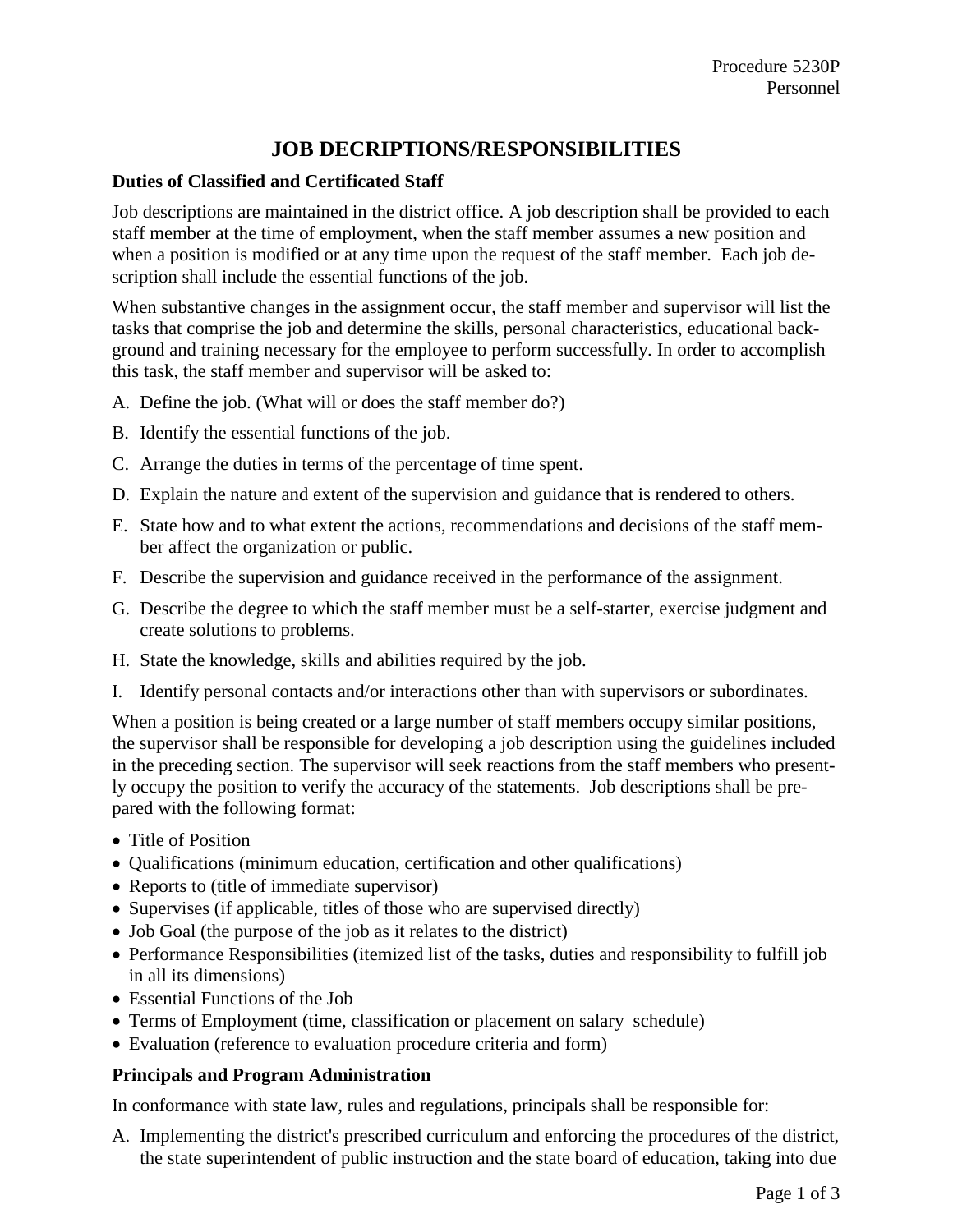consideration individual differences among students, and maintaining and rendering appropriate records and reports.

- B. Maintaining good order and discipline in school buildings and playgrounds at all times.
- C. Holding students accountable for any disorderly conduct in school.
- D. Requiring excuses from parents of minor students in all cases of absence, tardiness or early dismissal.
- E. Giving careful attention to the maintenance of a safe and healthful atmosphere in the classroom, hallways and playground.
- F. Giving careful attention to the safety of the student in the classroom and reporting any questionable or unsafe conditions.
- G. Providing for the evaluation of each student's educational growth and development and making periodic reports to parents and other administrators.
- H. Supervising and evaluating all staff which are assigned to the building.
- I. Making recommendations to the superintendent regarding appointment, assignment, promotion, transfer, probation or dismissal of all staff assigned to their attendance area.
- J. Submitting recommendations to the superintendent regarding the fiscal needs required to maintain and improve the instructional program for their attendance area.
- K. Ensuring that the provisions of the collective bargaining agreement are followed.
- L. Maintaining effective communications with student, parents and staff.
- M. Monitoring the expenditure of all district and ASB funds.
- N. Maintaining the equipment, facilities and grounds of the school plant.

Failure to carry out such requirements as set forth above shall constitute sufficient cause for discharge.

#### **Principal Responsibilities**

Principals and other building administrators (collectively referred to as "principals") shall have the following responsibilities with respect to the disciplining of students:

A. Each principal shall be responsible for the enforcement of the prescribed school district rules for student conduct and for the compliance with school district and building guidelines relating to the disciplining of students.

B. Each principal will develop such building guidelines relating to student discipline as may be appropriate. Such building guidelines shall be consistent with school district rules relating to student discipline. Each principal shall confer at least annually with the certificated employees in a building in order to develop and/or review building disciplinary standards and uniform enforcement of those standards.

C. Each principal shall set an appropriate example of personal conduct and shall avoid making any statement to any student which may be demeaning or personally offensive to any student or group of students.

D. Each principal shall provide appropriate assistance and support of teachers in connection with discipline problems relating to students.